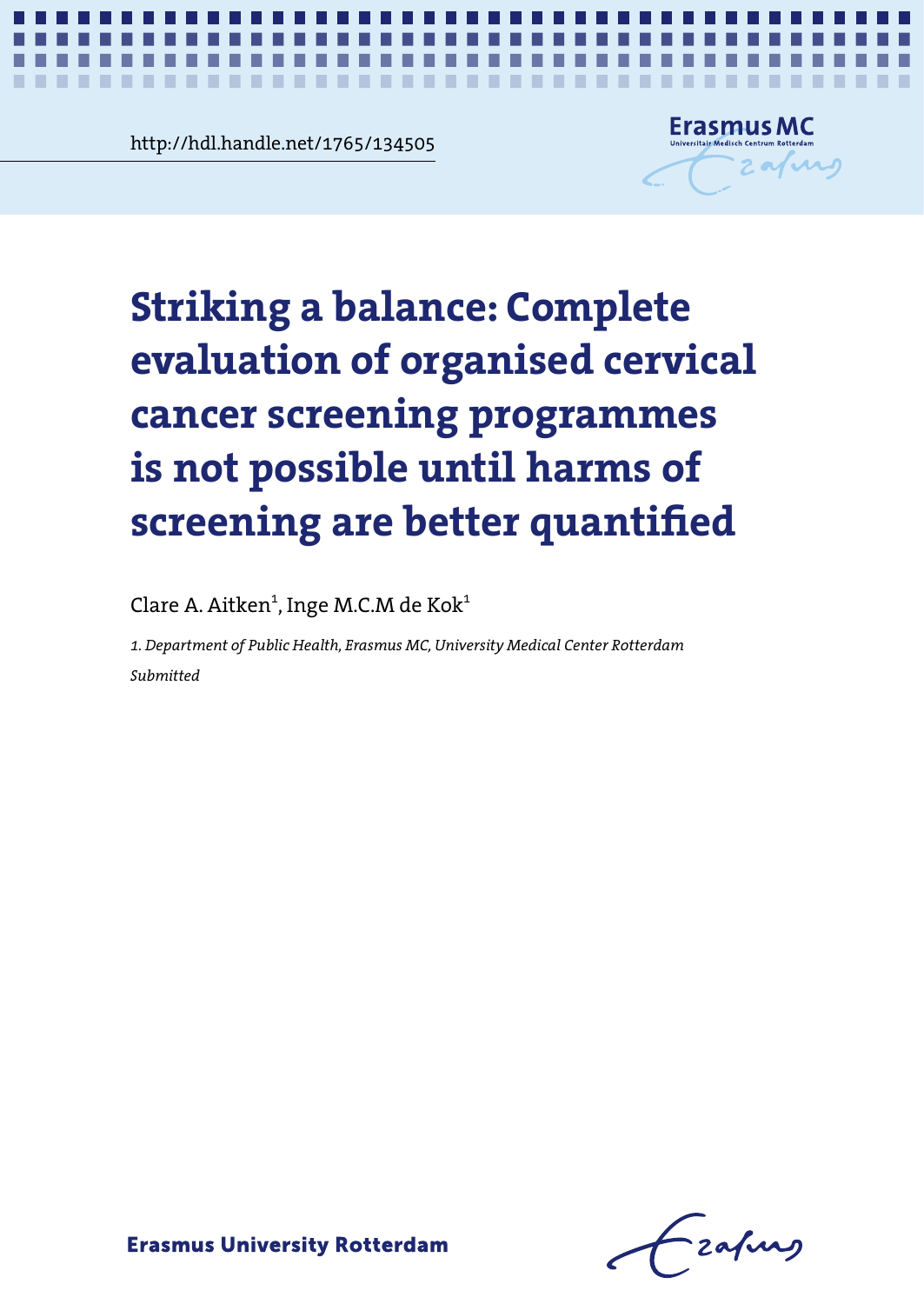### **ABSTRACT**

Organised cervical cancer screening programmes need to achieve a careful balance between benefits and harms to maximum effectiveness. Harms of screening can be psychological or physical and can occur at screening, during follow-up or during diagnosis and treatment. We aimed to outline potential harms in each phase of screening, synthesise a list of indicators for quantifying harms and explore why harms are not quantified more regularly. We reviewed three European indicator sets to identify indicators for harms and supplemented this list with additional indicators based on the literature. We identified 16 indicators that cover physical and psychological harms across the whole screening process. Despite multiple organisations identifying indicators measuring harms in their indicator sets, these indicators are not regularly reported. Challenges in quantifying indicators due to difficulties with data collection and lack of organisation should be addressed to facilitate more comprehensive reporting. Quantifying harms will become increasingly important as the underlying population risk for cervical lesions changes. The combination of hrHPV vaccination and hrHPV screening is driving this change in risk, and will necessitate a re-optimisation of organised screening programmes. Complete information about both benefits and harms is required for programme optimisation.

frafing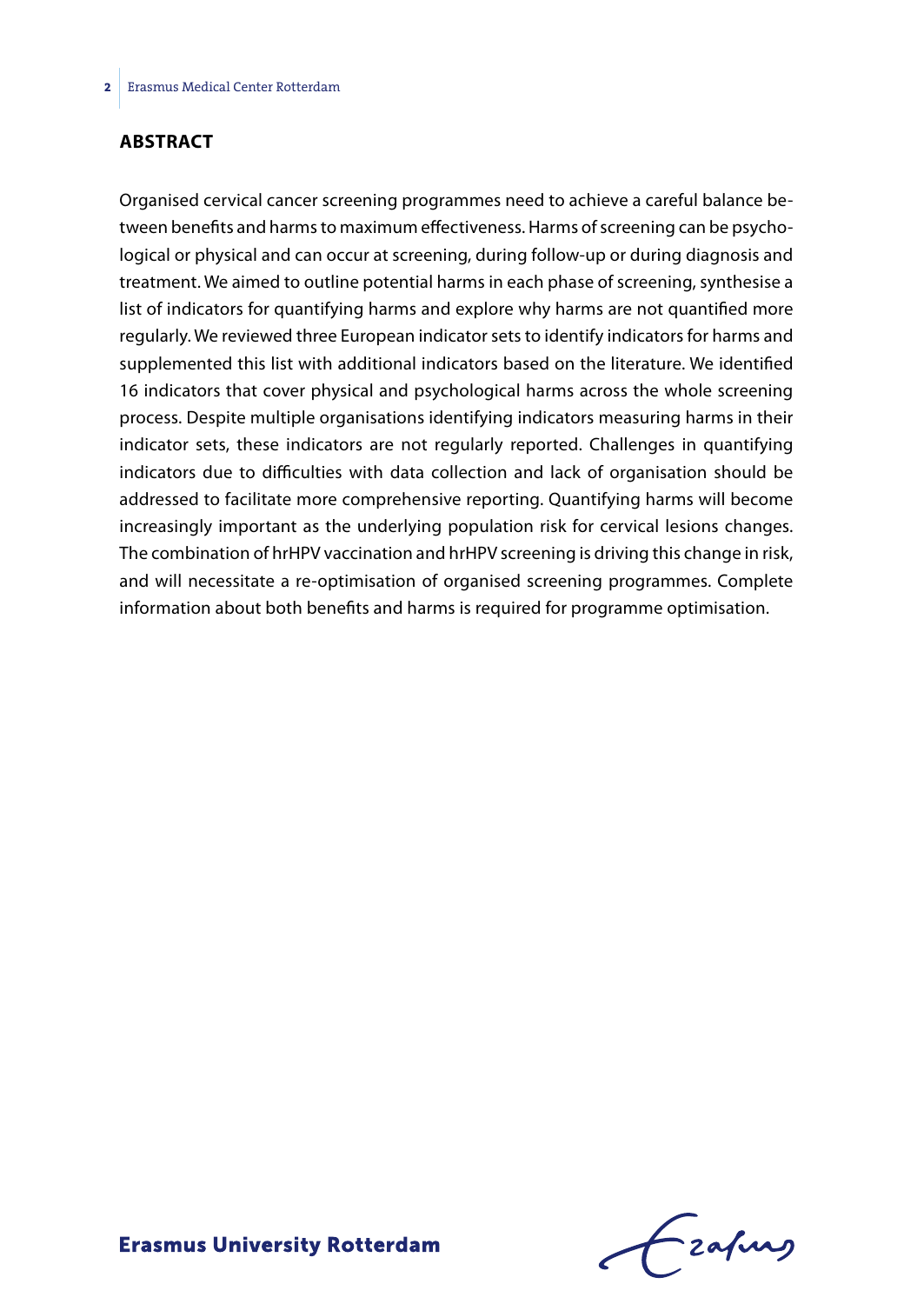Organised cervical cancer screening programmes are a staple of public health strategies in many countries. While these programmes vary across countries, all programmes have one aim: to reduce incidence of, and mortality from, cervical cancer. Evidence has shown that organised cervical cancer screening is associated with reduced cervical cancer mortality.<sup>1</sup> This is the main benefit of screening for cervical cancer. The ability to correctly identify and treat women at high risk of cervical carcinoma (i.e. those with cervical intraepithelial neoplasia (CIN) grade 2 or higher) is one factor that defines the overall cost-effectiveness of a cervical screening programme. However, in order to be (cost-) effective, organised cancer screening programmes must balance benefits with potential harms of screening across the whole process of screening, which encompasses what occurs within the screening programme (starting with attendance, leading to testing and referral) and what happens in clinician care following referral (colposcopy, diagnosis and treatment).

In this article, we argue why more attention needs to be given to harms in monitoring and evaluation of cervical cancer screening. We outline potential harms in each phase of screening and synthesise a list of indicators for quantifying harms. We explore why harms are not quantified more regularly, the first steps needed in screening programmes before quantification is possible and, finally, explain why current developments in cervical cancer prevention necessitate more attention to harms of cervical cancer screening.

#### **What's the harm? Potential harms across the screening process**

In the 'testing and referral' stage of the screening process, harms related to the screening test itself can occur. In one study of screened women, one third of women who receive normal screening results reported finding the screening process somewhat stressful, and around a quarter of women (27%) reported having some physical symptoms (e.g. lower abdominal pain, vaginal bleeding, discharge, urinary problems, or feeling sick) for at least one day after having a smear taken.<sup>2</sup> The use of hrHPV testing as either the primary test or as a triaging method has been found to decrease health-related quality of life; hrHPV-positive women with abnormal cytology reported higher levels of anxiety than women with abnormal cytology who are either hrHPV negative or not tested for HPV,<sup>3</sup> although the increased anxiety levels were short-lived.<sup>4</sup>

If a woman is referred from an organised screening programme to the 'clinical care' stage, harms related to diagnosis and treatment can occur. First and foremost, simply being referred for colposcopy can be distressing for women, with a short-term increase in anxiety found amongst referred women.<sup>5</sup> Referral is necessary to determine if a woman's abnormal screen result is indicative of a clinically relevant lesion (i.e. CIN 2 or worse). CIN 1 lesions are not considered clinically relevant, due to the higher chance of regression. If a screening programme refers too many women to the gynaecologist unnecessarily

frafing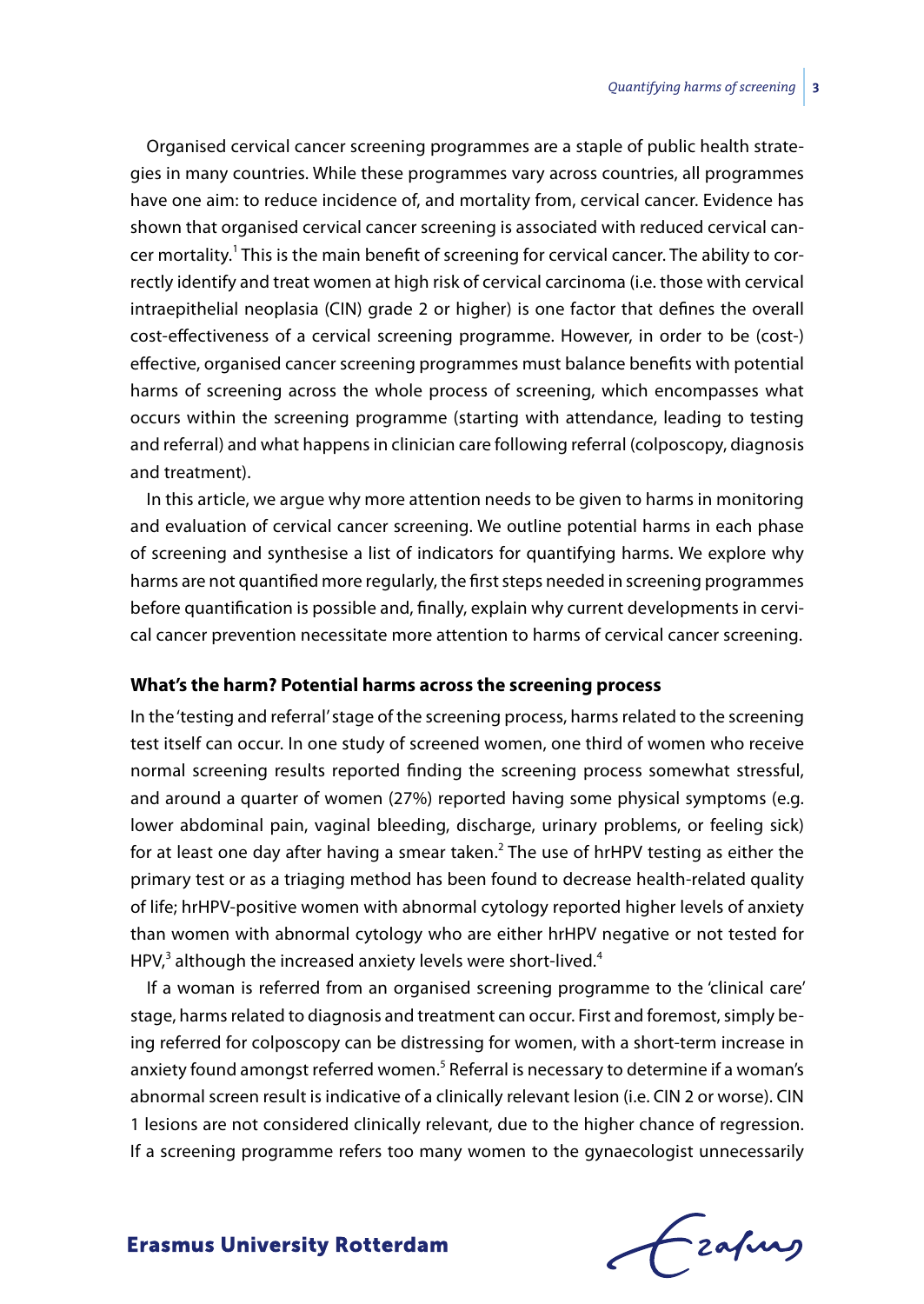(i.e. with CIN 1 or lower), more women are exposed to unnecessary anxiety and worry, as well as physical and psychological impacts and increases risk of overtreatment.

Several large meta-analyses have found an association between excisional treatments for CIN lesions and adverse obstetric outcomes, such as preterm birth, low birth weight, premature rupture of the membranes and perinatal mortality.<sup>6-11</sup> More invasive treatments (i.e. more aggressive techniques or greater depth) are associated with higher risk of adverse obstetric outcomes.<sup>9</sup> Added to this, colposcopy and excisional treatments can cause physical pain and discomfort; two studies found that women who are treated with LLETZ or other conisation techniques were found to experience after-effects such as bleeding, pain and discharge more frequently, more intensely and for a longer duration than women treated with biopsy or colposcopy.<sup>12, 13</sup> Another study in which 75% of women were treated either biopsy or LLETZ found that four out of five women suffers from at least one physical after-effect following colposcopy or colposcopy plus treatment.<sup>14</sup> As the number of after-effects increased within this cohort, so did levels of distress reported in follow-up.<sup>14</sup>. We found that approximately one quarter of CIN 1 lesions detected following referral were treated with excisional treatment,<sup>15</sup> perhaps unnecessarily. For these women, the benefits of having their lesion treated may have been overweighted by the harms that referral and treatment could cause.

#### **Indicators that capture information about harms of cervical cancer screening**

Despite evidence that cervical cancer screening can cause harms, most studies are one-off. Monitoring of benefits of screening occurs regularly in many countries, however, physical and psychological impacts of the screening process does not. The lack of reporting is not because harms are not considered relevant performance indicators. There have been efforts by various groups to define a set of indicators for measuring effects of screening within Europe, $16-19$  including indicators about harms of screening. We summarised harms indicators from three indicator sets in Table 1, as well as adding indicators to the list that were missing based on our knowledge of the literature. Of the 16 indicators in Table 1, only one was listed in all three of the reviewed indicator sets – interval cancers. Indicators measuring complications of diagnosis and treatment in clinical care were also identified in multiple indicator sets, as were indicators of overtreatment, although the exact definition of overtreatment of low-grade lesions differed between the two indicator sets. No indicator sets define indicators for incidental findings or psychosocial harms of screening, referral or treatment.

#### **Barriers to better quantification of harms**

As multiple organisations identify the same indicators as important measures of programme quality, the question remains, why are these indicators not reported more regularly? On a practical level, quantifying harms requires complex data collection and

frafing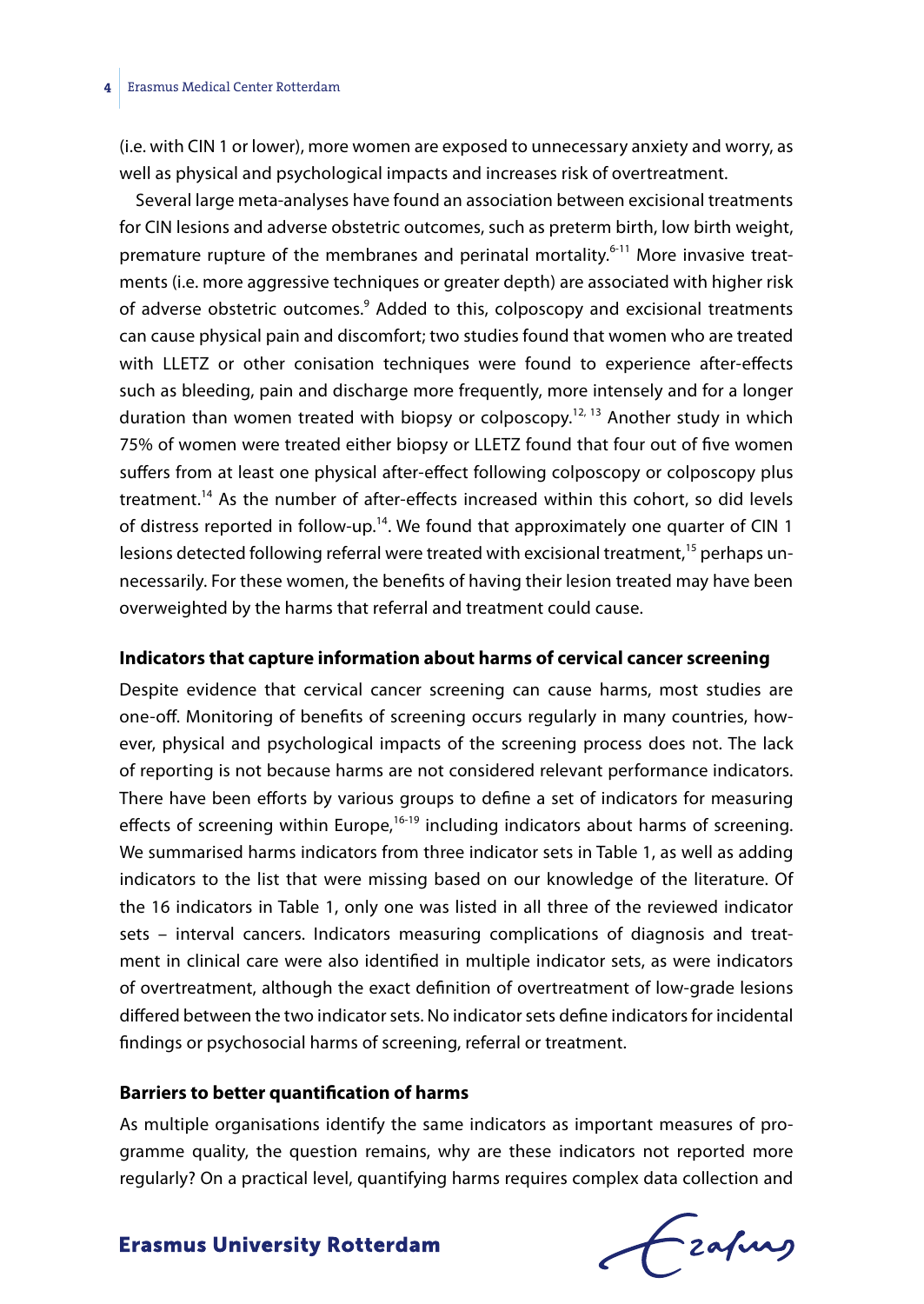| <b>Stage of</b><br>screening | Harms*                                            | <b>Indicator</b>                                                                                                                                                    | <b>Aspect of</b><br>performance<br>measured? |
|------------------------------|---------------------------------------------------|---------------------------------------------------------------------------------------------------------------------------------------------------------------------|----------------------------------------------|
| Screening                    | Harms of the screen<br>test<br>Psychosocial harms | % women with feelings of shame, pain,<br>inconvenience, or nervousness during smear<br>taking amongst all screened women                                            | Patient-centred<br>care                      |
|                              | Harms of the screen<br>test                       | % women with physical side-effects following<br>screening (lower abdominal pain, vaginal<br>bleeding, discharge, or urinary problems)<br>amongst all screened women | Safety, patient-<br>centred care             |
| Follow-up                    | False-positives                                   | % participants with Pap 2 or higher result with<br>no clinically relevant histology (i.e. false-positive<br>[women with CIN 1 or lower])***                         | Safety                                       |
|                              |                                                   | % women screened with pain, bleeding,<br>or discharge in false-positive women after<br>colposcopy                                                                   | Safety, patient-<br>centred care             |
|                              | False-positives<br>Psychosocial harms             | % women screened with anxiety or worries<br>following false positives                                                                                               | Patient-centred<br>care                      |
|                              | False-negatives<br>(delayed diagnosis)            | Interval cancers (cervical cancer incidence<br>following normal cytology)** *                                                                                       | <b>Effectiveness</b>                         |
|                              | Psychosocial harms                                | % HPV-positive women with anxiety or worries<br>amongst all HPV-positive women                                                                                      | Patient-centred<br>care                      |
|                              | Incidental findings                               | Number of women diagnosed with other<br>conditions discovered as a result of cervical<br>cancer screening                                                           | Safety                                       |
| Referral/<br>Colposcopy      | Psychosocial harms                                | % women referred with anxiety or worries<br>amongst all referred women                                                                                              | Patient-centred<br>care                      |
|                              | Harms of the<br>diagnostic test                   | % women referred with pain, bleeding, or<br>discharge after colposcopy®                                                                                             | Safety, patient-<br>centred care             |
| Treatment                    | <b>Treatment related</b><br>complications         | % complications following diagnosis and<br>treatment of false-positive women***                                                                                     | Safety                                       |
|                              |                                                   | % complications as a result of diagnosis and<br>treatment of preclinical stages***                                                                                  | Safety                                       |
|                              |                                                   | % complications as a result of diagnosis and<br>treatment of clinical stages***                                                                                     | Safety                                       |
|                              | Overtreatment                                     | Medicalisation of < CIN 1 or CIN 1 <sup>**</sup><br>(Proportion [%] of women treated for CIN1)                                                                      | Patient-centred<br>care                      |
|                              |                                                   | Proportion (%) of women hysterectomised on<br>screen-detected intraepithelial lesions                                                                               | Patient-centred<br>care                      |
| Long-term<br>outcomes        | Treatment related<br>complications                | Number of women treated for CIN lesions with<br>excisional techniques that go on to experience<br>adverse obstetric outcomes <sup>®</sup>                           | Safety                                       |

*Table 1: Overview of health outcomes and quality of life indicators for cervical cancer screening based on review of indicator sets*

\* Based on EU–TOPIA, Deliverable 2.1: Definition of benefits and harms of cancer screening, 201619

\*\* Based on Indicators for the new Dutch cervical cancer screening programme<sup>17</sup>

Based on European Guidelines for Quality Assurance in Cervical Cancer Screening<sup>16</sup>

® Based on EU–TOPIA, Deliverable 2.2: Key benchmarks and indicators to quantify equity, benefits and harms of screening, 2016<sup>18</sup>

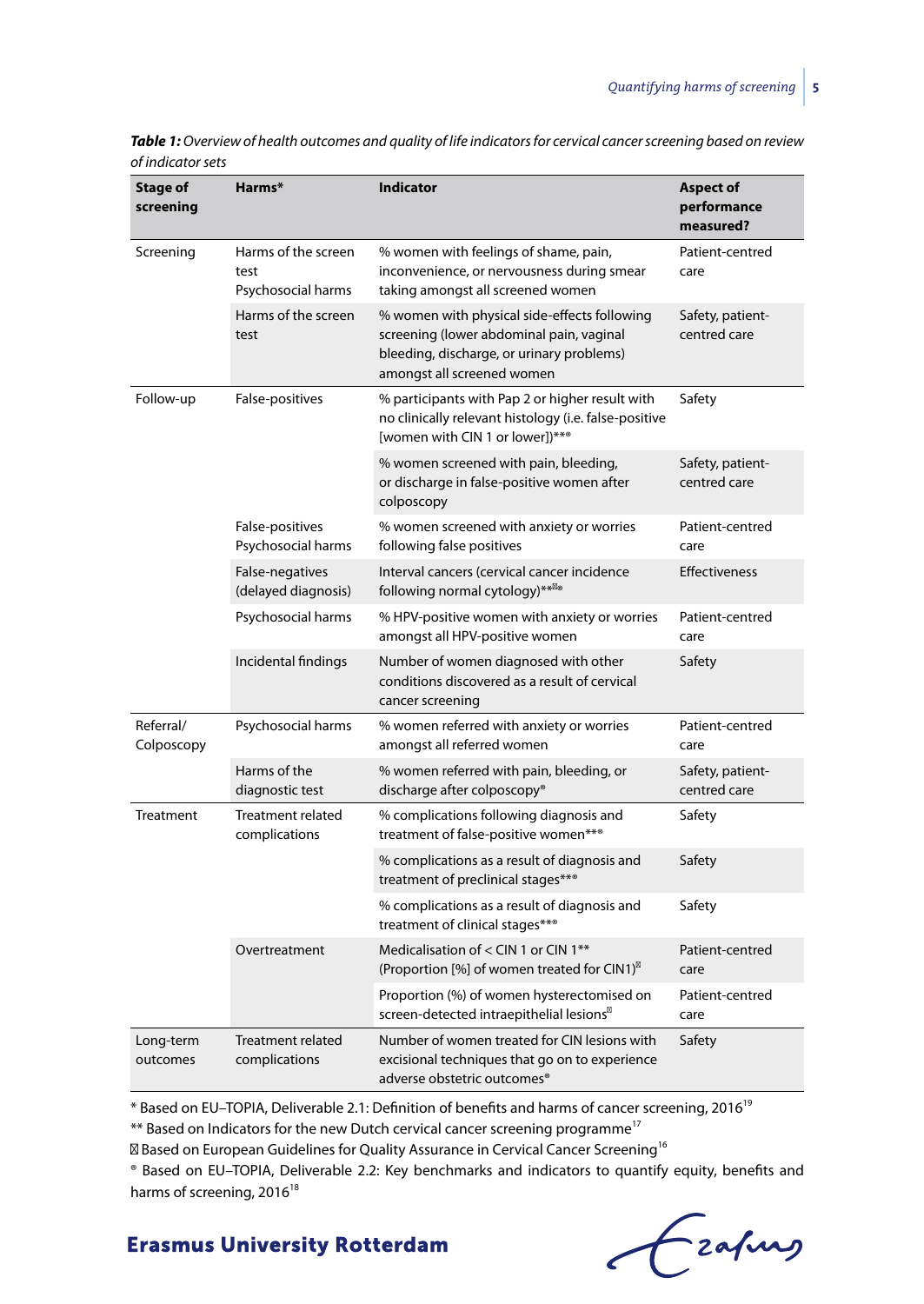analysis, supported by appropriate ICT systems. For ten of the indicators, data needs to be collected via questionnaire. This includes indicators relating to psychosocial harms (four indicators) and to physical side-effects of screening, colposcopy or treatment (six indicators). The rest of the indicators in Table 1 require complex linkage between screening programme data and other data sources, such as hospital registries or national pathology archives.

Another barrier to the quantification of these indicators is the governance structure of screening programmes. If governance of the various stages of screening are run by different organisations, thereby dividing financial responsibility, no single organisation has a mandate to quantify the potential harms across the entire screening process. As cohort studies have been identified as the most effective method of monitoring overtreatment in cancer screening, $20$  collaboration and joint funding between organisations is necessary to set up and maintain such studies.

#### **Optimising screening requires the most accurate information available**

In the Netherlands, like in many European countries, women are able to participate in a very high quality, well-regulated, organised screening programme. There are, however, further opportunities for improvement of the monitoring and evaluation of the programme. Taking the Dutch programme as an example, opportunities include creating a national register for colposcopy and treatments so that trends in follow-up and treatments can be evaluated and linking national datasets to evaluate the impact of treatments on obstetric outcomes. Additionally, women who have participated in the programme could be regularly surveyed by means of a 'patient experience' style questionnaire to quantify their experiences of screening as well as short-term harms, such as anxiety or pain or bleeding post-screening.

The rapid pace of development within cervical cancer prevention make it vital that quantification of harms is improved. Cervical cancer prevention is becoming increasingly sophisticated and the possibility of eliminating cervical cancer is becoming ever more feasible.<sup>21</sup> Combining hrHPV vaccination and hrHPV screening, as well as improvements in treatments, will impact on the careful balance of harms and benefit in cervical cancer screening. While primary hrHPV screening offers greater protection against cervical cancer than cytology-based screening, $^{22}$  the number of unnecessary referrals increased after implementation in the Netherlands.<sup>23</sup> Both hrHPV screening and hrHPV vaccination have shown substantial benefits in the reduction of disease burden, $^{24}$  however, declining disease prevalence will necessitate changes to organised programmes.<sup>25</sup> Applying current screening protocols to vaccinated women may lead to overscreening of this population. Therefore, research is needed to determine the most optimal screening strategy for screening partly vaccinated cohorts, which can be achieved using microsimulation modelling. The outcomes of these modelling studies are impacted by

Frahing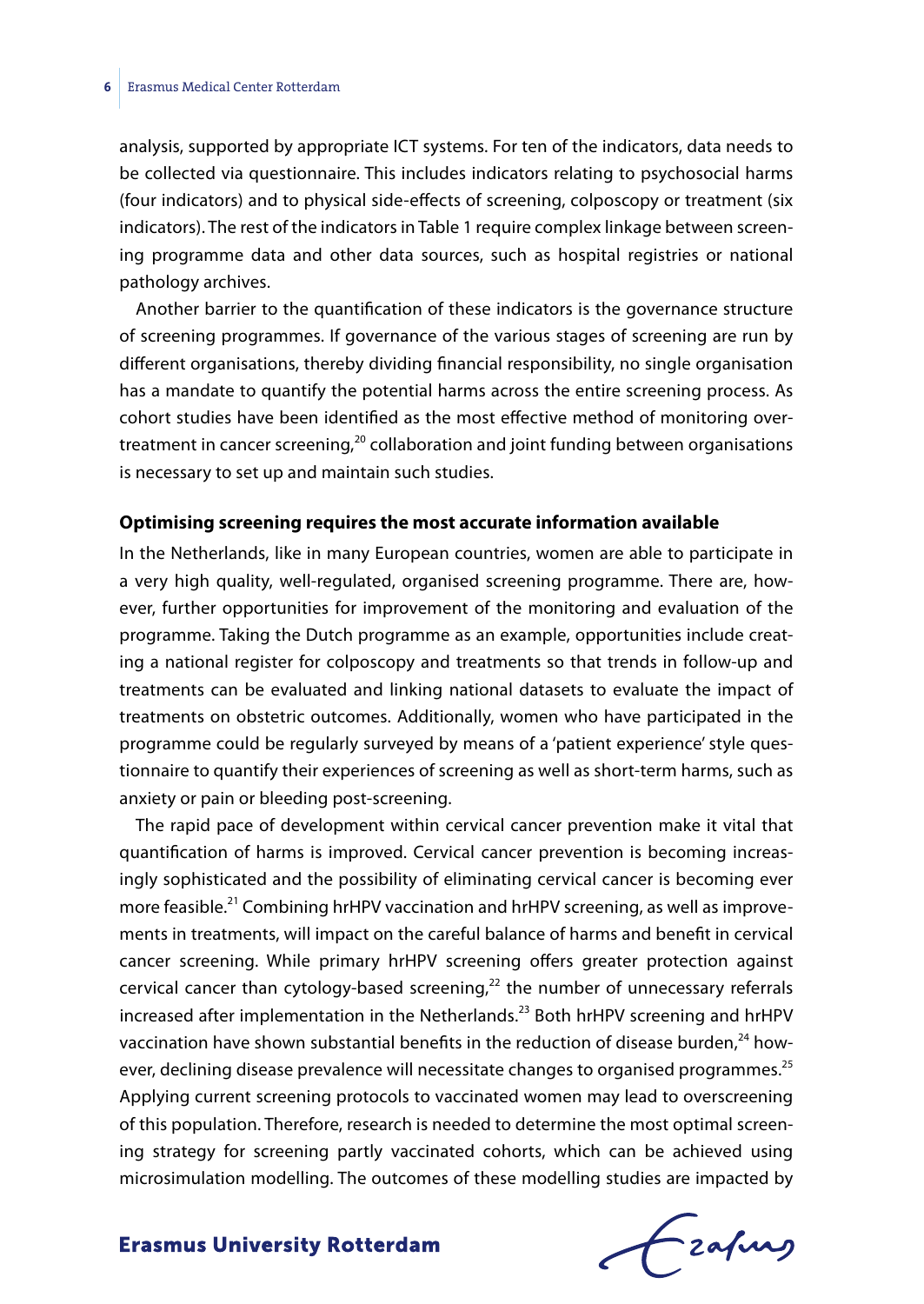the quality of life assumptions used.<sup>26</sup> Therefore, having the most accurate data on both benefits and harms is necessary for ensuring that the most optimal programme can be implemented.

## **CONCLUSIONS**

Organised cervical cancer screening programmes need to maintain a balance between benefits and harms of screening in order to be effective. With hrHPV vaccination and hrHPV-based screening making elimination of cervical cancer possible, screening programme algorithms will need to be adapted to maintain this balance. While the benefits of screening are regularly quantified, the physical and psychosocial harms of cervical cancer screening are less frequently reported. Efforts should be made within organised programmes to enable quantification of harms so that screening programmes can be optimised using the most up-to-date information on both benefits and harms.

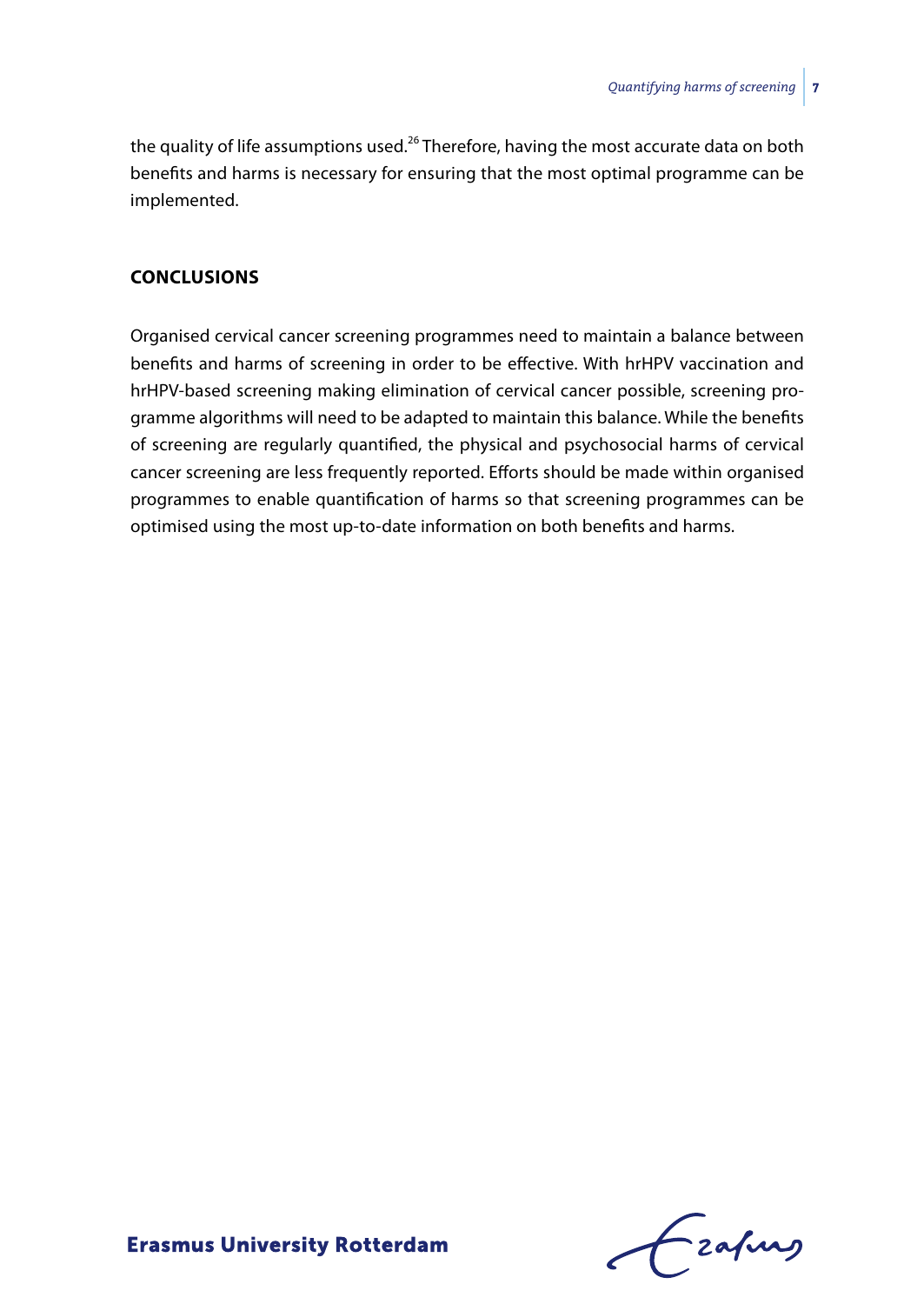#### **DECLARATIONS**

*Ethics approval and consent to participate:* Not applicable *Consent for publication:* Not applicable *Availability of data and materials:* Not applicable *Competing interests:* The authors declare that they have no competing interests *Funding:* C.A. Aitken and I.M.C.M de Kok received funding from the Rijksinstituut voor Volksgezondheid en Milieu as part of the Evaluation of the Dutch cervical cancer screening programme, project 'LEBA 2017' with grant number '072/2018 DG AvdZ/em'. *Authors' contributions*: CAA reviewed the indicator sets and wrote the manuscript with significant input from IdK. All authors read and approved the final manuscript. *Acknowledgements:* We wish to thank Dr Heleen van Agt for assisting with our initial literature search and Dr Jan-Willem Weenink for his helpful feedback on an early version of this article.

Frahing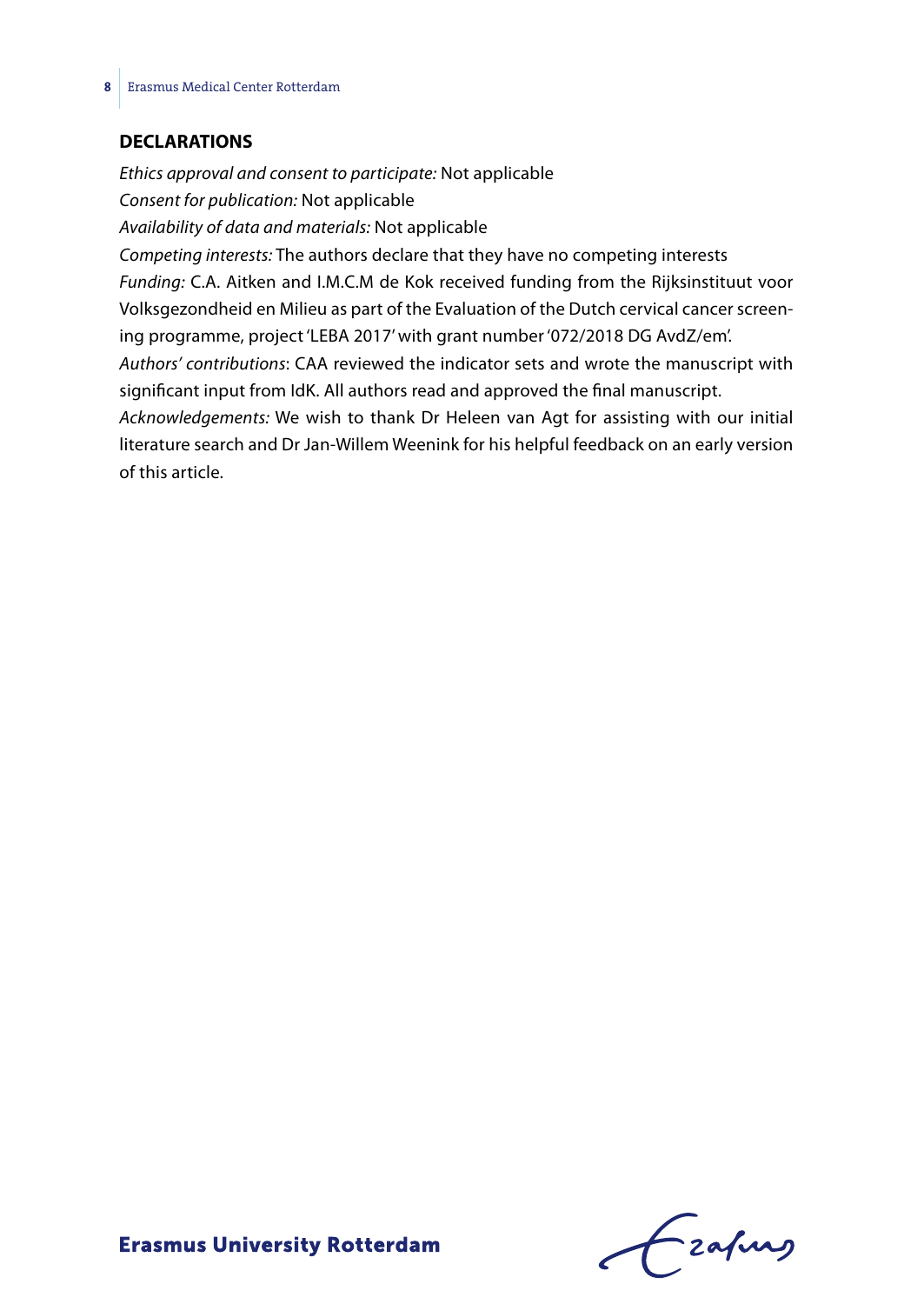#### **REFERENCES**

- 1 Jansen EEL, Zielonke N, Gini A*, et al.* Effect of organised cervical cancer screening on cervical cancer mortality in Europe: a systematic review. European Journal of Cancer 2020;**127**:P207-23.
- 2 Korfage IJ, van Ballegooijen M, Wauben B*, et al.* Having a Pap smear, quality of life before and after cervical screening: a questionnaire study. BJOG 2012;**119**:936-44.
- 3 Maissi E, Marteau TM, Hankins M*, et al.* Psychological impact of human papillomavirus testing in women with borderline or mildly dyskaryotic cervical smear test results: cross sectional questionnaire study. BMJ 2004;**328**:1293.
- 4 Maissi E, Marteau TM, Hankins M*, et al.* The psychological impact of human papillomavirus testing in women with borderline or mildly dyskaryotic cervical smear test results: 6-month follow-up. Br J Cancer 2005;**92**:990-4.
- 5 Korfage IJ, Essink-Bot ML, Westenberg SM*, et al.* How distressing is referral to colposcopy in cervical cancer screening?: a prospective quality of life study. Gynecol Oncol 2014;**132**:142-8.
- 6 Arbyn M, Kyrgiou M, Simoens C*, et al.* Perinatal mortality and other severe adverse pregnancy outcomes associated with treatment of cervical intraepithelial neoplasia: meta-analysis. BMJ 2008;**337**:a1284.
- 7 Danhof NA, Kamphuis EI, Limpens J*, et al.* The risk of preterm birth of treated versus untreated cervical intraepithelial neoplasia (CIN): a systematic review and meta-analysis. European journal of obstetrics, gynecology, and reproductive biology 2015;**188**:24-33.
- 8 Jin G, LanLan Z, Li C*, et al.* Pregnancy outcome following loop electrosurgical excision procedure (LEEP) a systematic review and meta-analysis. Arch Gynecol Obstet 2014;**289**:85-99.
- 9 Kyrgiou M, Athanasiou A, Paraskevaidi M*, et al.* Adverse obstetric outcomes after local treatment for cervical preinvasive and early invasive disease according to cone depth: systematic review and meta-analysis. BMJ 2016;**354**:i3633.
- 10 Kyrgiou M, Koliopoulos G, Martin-Hirsch P*, et al.* Obstetric outcomes after conservative treatment for intraepithelial or early invasive cervical lesions: systematic review and meta-analysis. The Lancet 2006;**367**:489-98.
- 11 Kyrgiou M, Mitra A, Arbyn M*, et al.* Fertility and early pregnancy outcomes after treatment for cervical intraepithelial neoplasia: systematic review and meta-analysis. BMJ 2014;**349**:g6192.
- 12 The Tombola Group. After-effects reported by women following colposcopy, cervical biopsies and LLETZ: results from the TOMBOLA trial. BJOG 2009;**116**:1506-14.
- 13 Williams J, Jess C, Johnson N. Bleeding, discharge, pain and dysmenorrhoea after large loop excision of the transformation zone (LLETZ). J Obstet Gynaecol 2004;**24**:167-8.
- 14 O'Connor M, O'Brien K, Waller J*, et al.* Physical after-effects of colposcopy and related procedures, and their inter-relationship with psychological distress: a longitudinal survey. BJOG 2017;**124**:1402-10.
- 15 Aitken CA, Siebers AG, Matthijsse S*, et al.* Management and treatment of cervical intraepithelial neoplasia in the Netherlands after referral for colposcopy. Acta Obstet Gynecol Scand 2019;**98**:737-46.
- 16 Arbyn M, Anttila A, Jordan J*, et al.* European Guidelines for Quality Assurance in Cervical Cancer Screening. Second edition--summary document. Ann Oncol 2010;**21**:448-58.
- 17 Rijksinstituut voor Volksgezondheid en Milieu (RIVM). Indicators for the new Dutch cervical cancer screening programme [in Dutch]. Bilthoven, NL: Rijksinstituut voor Volksgezondheid en Milieu 2017.

Frahing